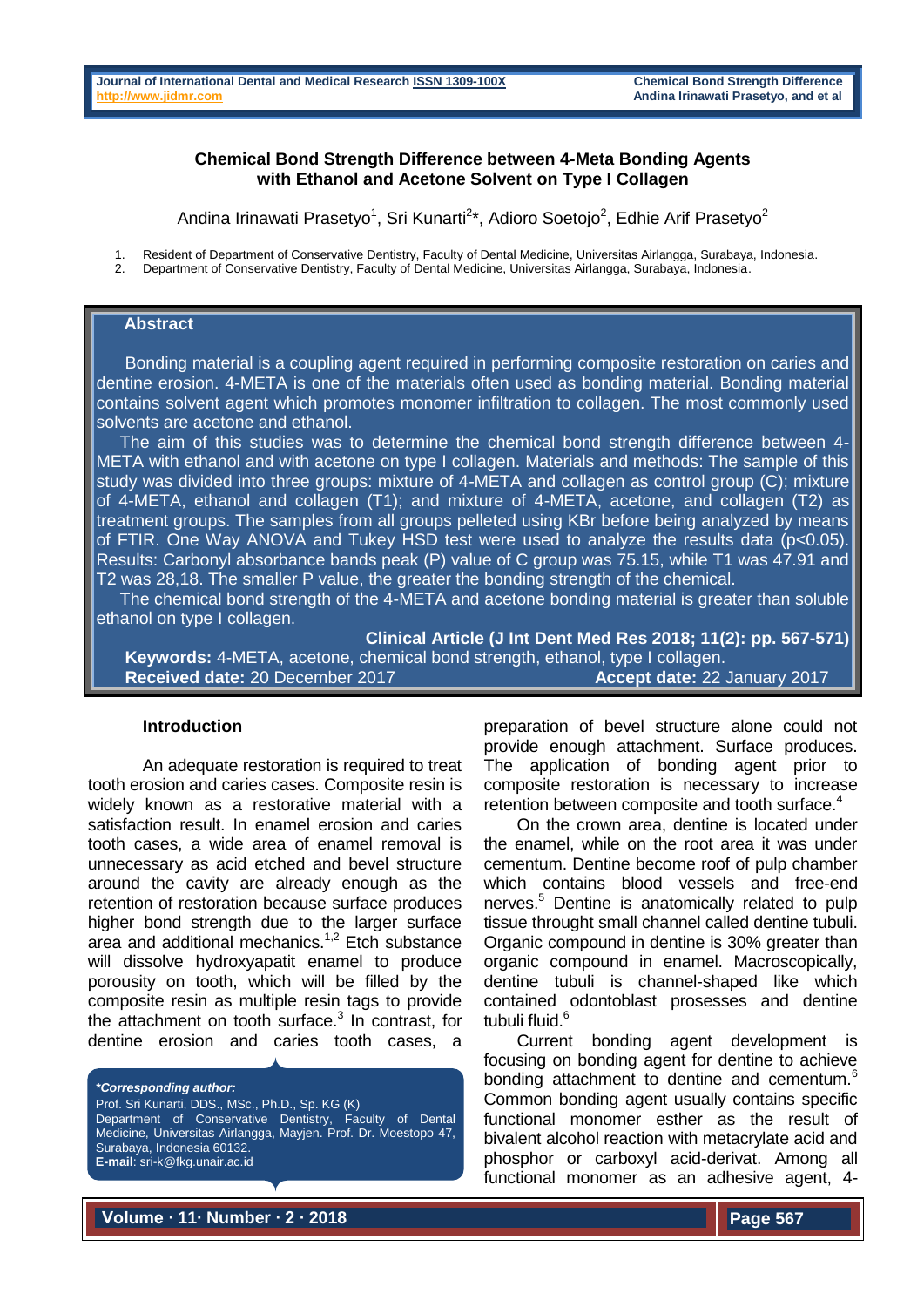META (4-Methacryloxyethyl trimellitic anhydride) is the most common used as an adhesive agent.<sup>7</sup> 4-META has been used widely because its high biocompability and excellent attachment resistance on dentine and cementum surface. This material is also both hydrophilic and hydrophobic.<sup>3</sup>

Solvent is added to monomer to facilitate the monomer to infiltrate into the collagen. The function of solvent agent is to solve or dilute bonding agent into less thick.<sup>8</sup> Acetone and collagen are the most used as a solvent agent.<sup>9,10,11</sup>

Recent study about dentine bonding discovered that specific functional monomer can interact chemically with tooth surface. The benefit from chemical interaction on dentine bonding showed there is contribution in the work system of bonding agent which prolonged adhesive bonding.<sup>12</sup> Chemical bond between 4-META with collagen is covalent bond or primary bond between atom. On chemical reaction, covalent bond is formed between nitrogen atom from collagen and carbon atom resin aldehyde.<sup>4</sup>

Detection of chemical bond between adhesive agent and collagen has become controversial issue in many literature, therefore some techniques are used to determine the chemical bond on adhesive agent like using XPS (X-ray Photoelectron Spectroscopy), micromechanical test¸ and specific tool using infrared spectrum system, Fourier Transform Infra-Red (FTIR) spectroscopy, which has special characteristic to detect penetration and interaction of specific adhesive agent into biologic tissue.<sup>13</sup>

Based on the description above this study was done to determine the chemical bond difference between 4-META with ethanol and 4- META with acetone bonding agent on type I collagen by means of FTIR spectroscopy.

# **Methodology**

# *Procedures*

This study is experimental laboratory with post-test only control group design. It used type-1 collagen (bovine) as a sample. The total sample of this study was 18 and were divided into 3 different groups: mixture of 4-META (Chemlin, Nanjing, China) and collagen (Sigma-Aldrich, Missouri, USA) as control group (C); mixture of 4- META, ethanol (Merck, Darmstadt, Germany)

**Volume ∙ 11∙ Number ∙ 2 ∙ 2018**

and collagen (T1); and mixture of 4-META, acetone (Smart Lab Indonesia, South Tangerang, Indonesia), and collagen (T2) as treatment groups.

For the control group, 4 mg collagen was mixed with 20 μl 4-META, while in T1 group, 200 μl ethanol was added to the mixture, and for T2 group, 200 μl acetone was added. KBr (Merck, Darmstadt, Germany) was added until the total volume of 672,4mg was reached in each group mixture before being mixed until the consistency went homogenic. 50 mg of each mixture was inserted into KBr die to be vacuum pressed with 10-ton pressure to produce transparent pellets. Pellets from each group were observed using FTIR spectroscopy (Perkin Elmer, Massachusetts, USA). From FTIR spectroscopy result, Peak (P) of carboxyl group (C=O) was measured using formula  $P = BC/AB \times 100$  as shown in figure 1.



**Figure 1.** Peak (P) of carboxyl group (C=O) was measured using formula  $P = BC/AB \times 100$ .

# *Statistical analysis*

Data were analyzed with SPSS ver. 17 (IBM Company, New York, USA) using One Way ANOVA and Tukey HSD test. Tests were performed with a 5% level of significance.

#### **Results**

The result observed from three groups by FITR spectroscopy was shown on figure 2. Table 1 showed there is a significant different between C, T1 and T2 groups with  $p=0,000$  ( $p < 0,05$ ). The mean of P value in T2 groups was the lowest.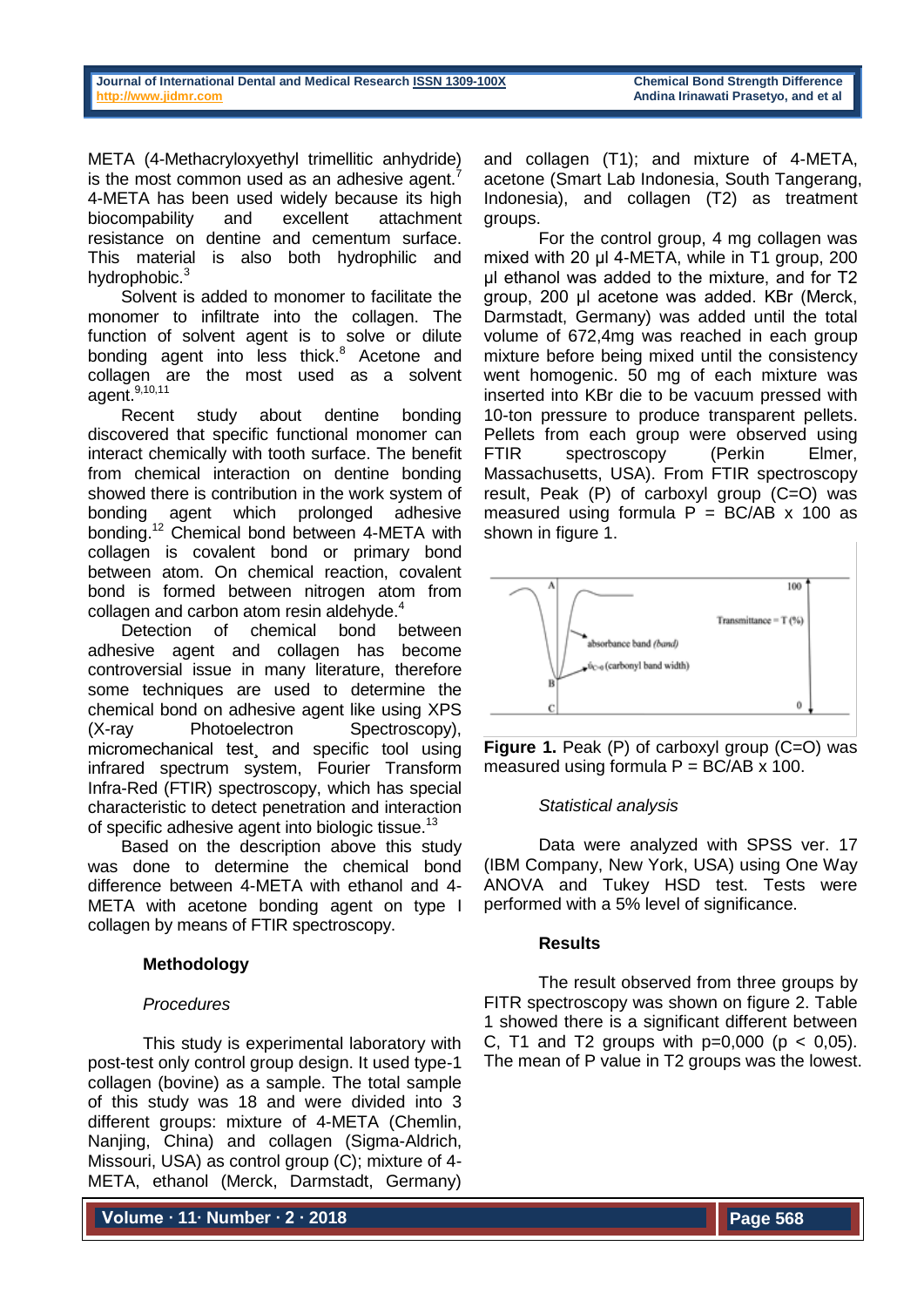

**Figure 2**. The result observed from three groups by FITR spectroscopy.

| <b>Groups</b>              | <b>Mean±SD</b>           |
|----------------------------|--------------------------|
| 4-META +collagen (C)       | 75.15±7.13 <sup>a</sup>  |
| 4-META +ethanol +          | $47.91 \pm 9.13^{\circ}$ |
| collagen (T1)              |                          |
| 4-META $\pm$ acetone $\pm$ | $28.18 \pm 6.2$          |
| collagen (T2)              |                          |

Table 1. The mean of P Value C, T1 and T2 groups.

a,b,c different superscripts show a significant difference ( $p$  < 0,05).

# **Discussion**

Dentine are made up from 60% inorganic material in hydroxyapatit Ca10(PO4)6(OH)2 form; 30% organic material and 10% water. 90% of organic material are consisted of collagen, and the rest 10% are from non-collagen material.<sup>13</sup>

Attachment of dentine bonding to dentine collagen can be both mechanically or chemically. Mechanical attachment of dentine bonding to collagen can be occured when dentine bonding penetrating into nano interfibriler space and hardened or polymerized into mechanical anchorage. Some theory considered chemical attachment of dentine bonding and collagen as

the result of chemical interaction between functional group of amino collagens with resin carbonyl group, which formed into peptide bond.<sup>3</sup>

Chemical bond of resin 4-META with collagen which was observed using Saturation Transfer Difference NMR showed that the strenght of chemical bond is determined by the ability of monomer functional group to bind molecules from collagen.<sup>14</sup> There is hydrophobic interaction between hydrophobic functional group from 4-META with hydrophilic collagen surface.

Based on hybrid layer formation concept, to achieve a strong and everlasting bonding, dentine demineralization followed by an adequate resin infiltration and polymerization are required. Monomer infiltration to dentine tubules could be enhanced by adding solvent to bonding agent.<sup>15</sup>

In this study, 4-META with acetone and ethanol solvent was used to determine the chemical bond of the substance with type I collagen. Result showed that T1 and T2 groups showed a low carbonyl absorbance band peak value than C groups. The lower P value, the more molecule from bonding agent were bonded to collagen, therefore the chemical bonding was getting stronger. It is in an accordance with previous study which stated that solvent in bonding agent will give optimal bonding between the monomer in bonding agent and collagen in dentine.<sup>9</sup>

**Volume ∙ 11∙ Number ∙ 2 ∙ 2018**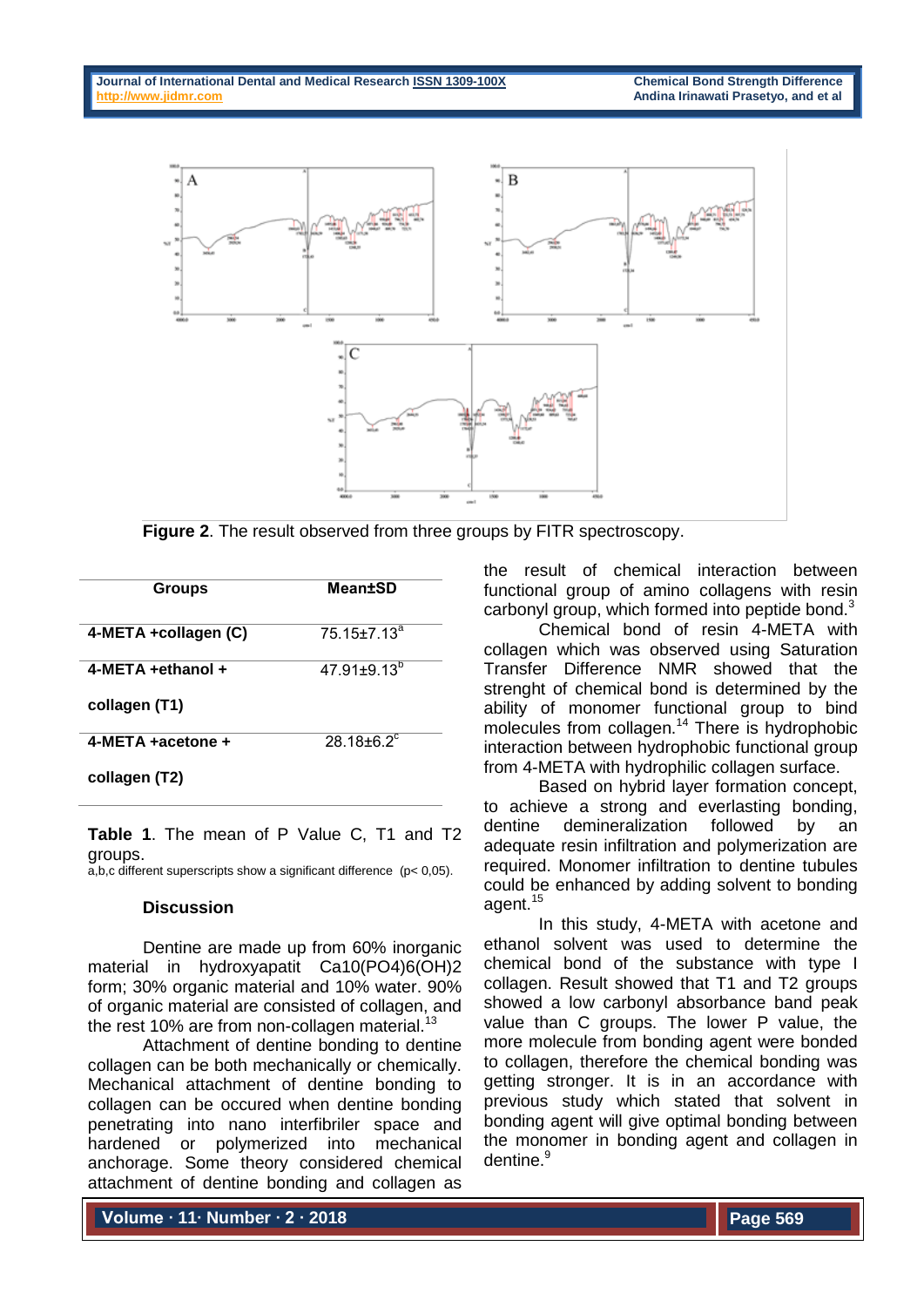Solvent have important role in dentine bonding agent penetration into collagen. Solvent have chemical and physical properties which affect dentine bonding agent penetration, including viscosity, surface tension, solubility parameter and H-bonding capacity, which able to increase both functional group-monomer and functional group-collagen chemical bonding. The most common solvents in bonding agent are ethanol and acetone due to their good chemical and physical properties.<sup>9</sup>

The use of ethanol and acetone also affects the shear strength of monomer. Monomer with solvent has higher shear strength compared to monomer without solvent. High evaporation rate of those solvents caused water evaporation from dentine surface and increased monomer penetration into collagen fibrils.<sup>16,17</sup>

The lower P value in T2 group compared to T1 and C groups was caused by carboxylate group in 4-META dentine bonding agent which belongs to hydrophilic polar compounds bind to aromatic group which belongs to hydrophobic non-polar compounds, which well solvable in acetone compare to ethanol. Based on these results, then in can be concluded that the most optimum solvent to 4-META was acetone.<sup>18</sup>

Acetone solvent has high dipole moment combined with low dielectric constant which allow polar and non-polar compounds to solve, therefore acetone became appropriate choice for dentine bonding agent with hydrophilic and hydrophobic properties. Acetone has lower hydrogen bond formation with ketone  $(C = O)$ than alcohol (-OH). However, acetone has good water-removing capacity (so-called water chaser). Therefore, if acetone dissolves 4-META there will be high evaporation, the decrease of residual water and finally allows the monomer to concentrate into the dentine.<sup>18</sup>

Acetone possesses low H-bonding capacity, therefore acetone solvent cannot be used in dry-bonding technique, since it will not be able to recover collagen fibrils after collapsing due to demineralization. Acetone can only be used in moist areas. $<sup>7</sup>$  This theory also supported</sup> that optimal humidity to achieve good attachment between dentine bonding agent and collagen fibril 70% because in that condition, water around fibril is very optimal for chemical interaction of dentine bonding monomer with collagen fibril. $3$ 

Ethanol solvent it is less optimal when used as a solvent in a carboxylic acid group such as 4-META due to esterification reaction of carboxylic group with hydroxyl group, in particular under acidic conditions which can result in the inactivation of the carboxylic group for the demineralization process and the adhesion ability.<sup>18</sup>

Ethanol is a protic solvent which forms the hydrogen bond with the solute. But, it has lower dielectric constant which prevent the formation of hydrogen bond and result in reduced monomer attachment with collagen fibrils. The water chasing capability possessed by ethanol is lower than those of acetone so that the evaporation of ethanol is not as high as acetone, resulting in the remaining water on the surface of the dentine is still abundant and causing difficult to penetrate into collagen fibrils.<sup>18</sup>

# **Conclusion**

From this study, it can be concluded that the chemical bond strength of the 4-META bonding agents with acetone solvent is greater than with ethanol solvent on type I collagen.

# **References**

- **1.** Pulici CE, Calvalho GAP, Kreve S, Franco ABG, Ramos EV, Dias SC. Influence of the Surface Treatment on Shear Bond Strength of Coating Ceramics of Zirconia. Journal of International Dental and Medical Research. 2017;10(2): 193-7.
- **2.** Pardo NP, Araya PL, Pardo MP. Effect of different surface treatments on the bonds strength of a resin cement in zirconia frameworks. Journal of International Dental and Medical Research. 2016;9(1): 1-5.
- **3.** Soetojo A. The Power of Attachment Between Materials Bonding (HEMA) With Dentin Collagen in Various Humidity. Dissertation. Postgraduate Program of Airlangga University. Surabaya. 2006
- **4.** Anusavice KJ. Philip's Science of Dental Materials. 11th Ed. Philadelphia: Saunders Co., 2013: 21-395.
- **5.** Goldberg M, Kulkarni AB, Young M, Boskey A. Dentin: Structure, Composition and Mineralization: The Role of Dentin ECM in Dentin Formation and Mineralization. Front Biosci. 2011;3:711–735.
- **6.** Pashley DH. The Evolution of Dentin Bonding from No-etch to Total-etch to Self-etch. Adhes Techol Sol. 2003:1-5.
- **7.** Nagakane K, Yoshida Y, Hirata I, et al. Analysis of Chemical Interaction of 4-MET with Hydroxyapatite Using XPS. Dent Mater J. 2006;25(4):645-9.
- **8.** Handayani T. Differences of HEMA adhesive tensile strength to Dentin with Total Etch and Self Etch Technique. Surabaya: Faculty of Dental Medicine, Airlangga University, Surabaya. 2013:6-26.
- **9.** Ekambaran M, Matinlinna JP, and Yiu C. An Overview of Solvents in Resin-Dentin Bonding. Int J Adhes Adhes. 2014;57:22-23.
- **10.** Lopes GC, Cardoso PC, Vieira LCC, Baratieri LN, Rampinelli K, and Costa G. Shear Bond Strength of Acetone-Based One-Bottle Adhesive Systems. Braz Dent J. 2006;17(1):39-43
- **11.** Cardoso PC, Lopes GC, Vieira LCC, and Baratieri LN. Effect of Solvent Type on Microtensile Bond Strength of a Total-etch One-Bottle Adhesives System to Moist or Dry Dentin. Op Dent. 2005;30(3):376-381.

**Volume ∙ 11∙ Number ∙ 2 ∙ 2018**